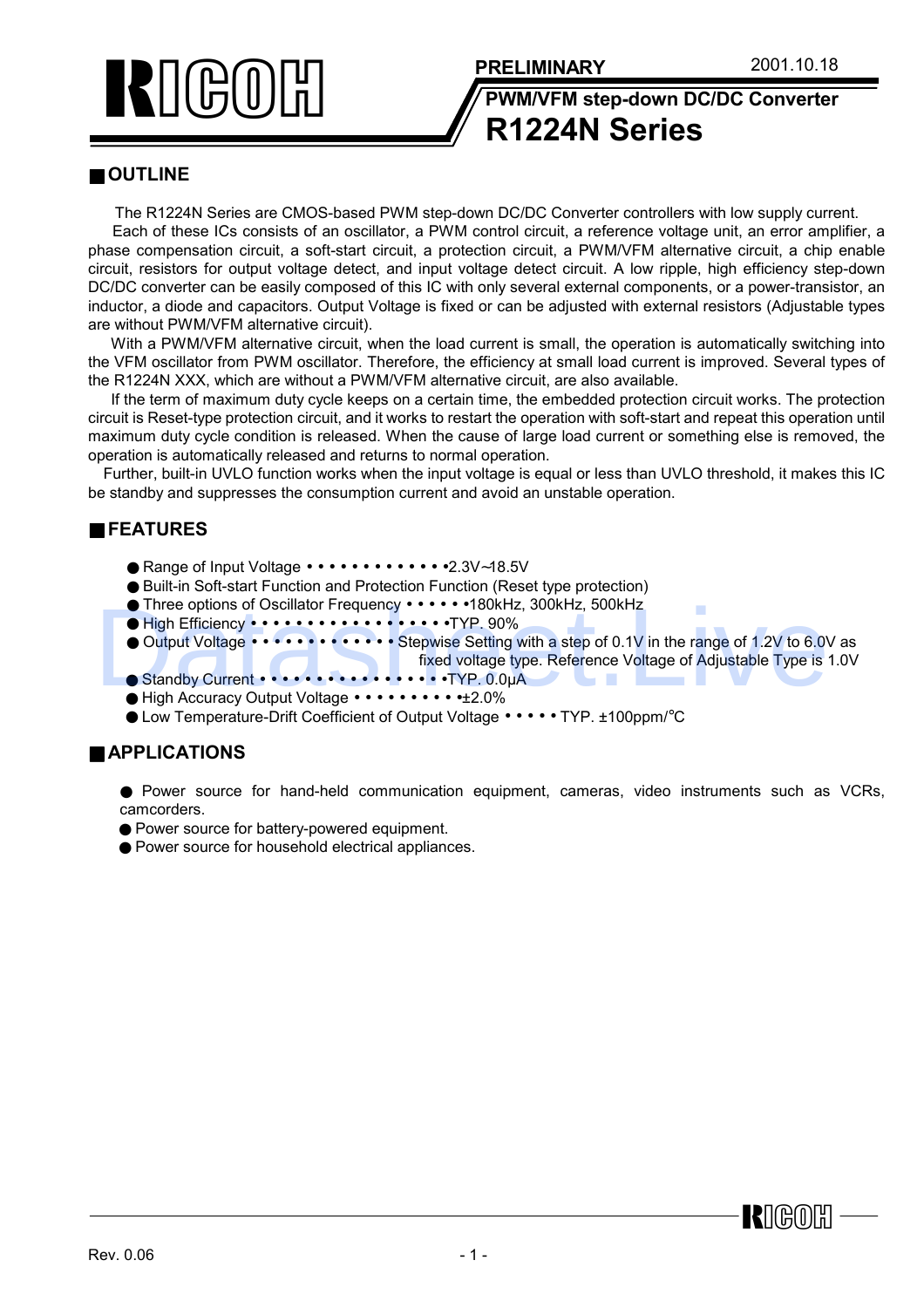### ■ **BLOCK DIAGRAM**

\*Fixed Output Voltage Type



**KIGOH** 

 $\frac{1}{\sqrt{2}}$ 

 $\sum_{\substack{ }\\<\, }$ 

rН

**GND**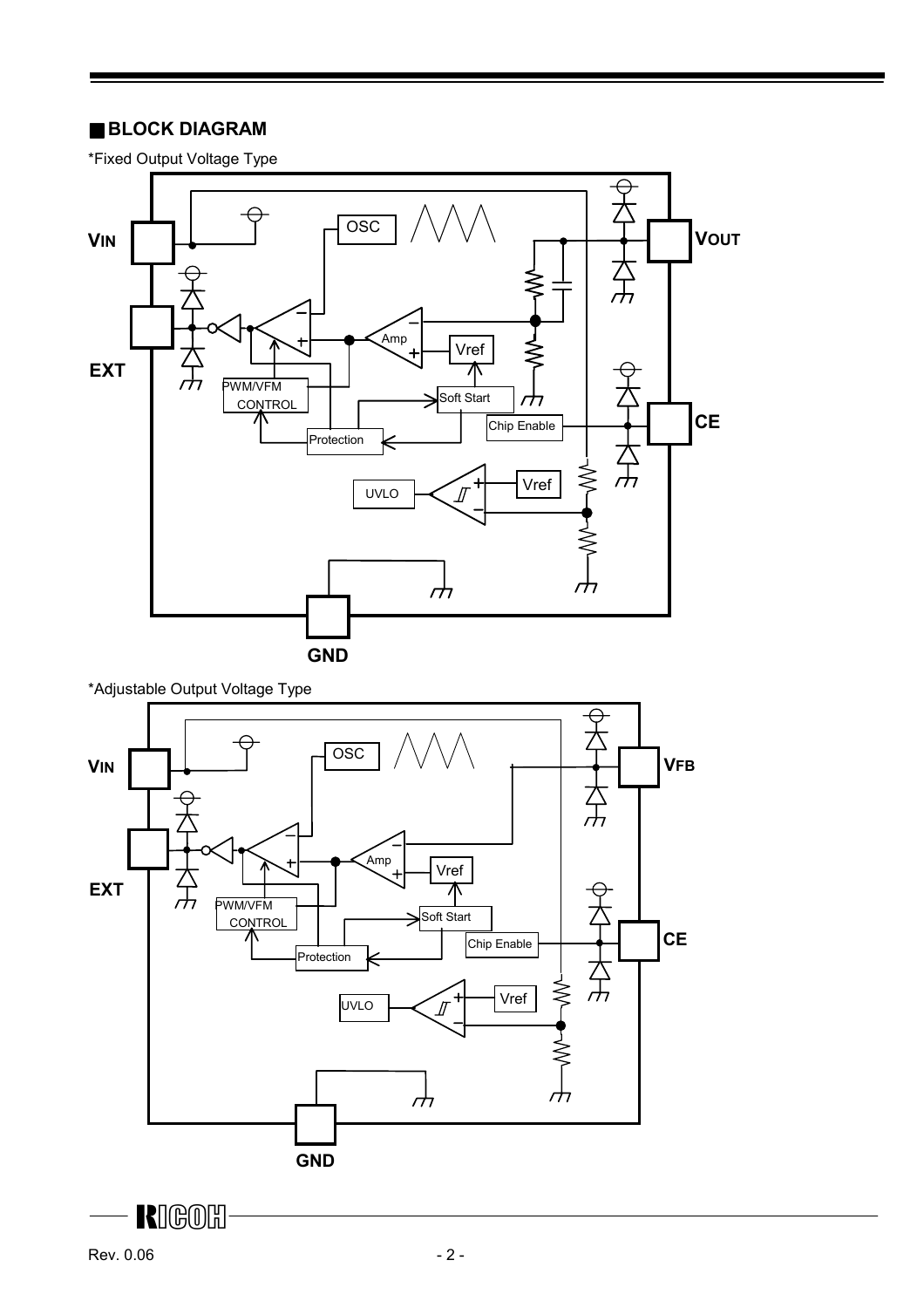### ■ **SELECTION GUIDE**

In the R1224N Series, the output voltage, the oscillator frequency, the optional function, and the taping type for

the ICs can be selected at the user's request.

The selection can be made with designating the part number as shown below;

 R1224NXX2X-XX ↑ ↑ ↑ ↑

$$
a \ b \ c \ d
$$

| Code | Contents                                                                       |
|------|--------------------------------------------------------------------------------|
| a    | Setting Output Voltage(VOUT):                                                  |
|      | Stepwise setting with a step of 0.1V in the range of 1.2V to 6.0V is possible. |
|      | Adjustable type; a=10 means Reference voltage=1.0V Optional Function is G/H/M. |
| b    | Designation of Oscillator Frequency                                            |
|      | $2:$ fixed                                                                     |
| C    | Designation of Optional Function                                               |
|      | E: 300kHz, with a PWM/VFM alternative circuit                                  |
|      | F: 500kHz, with a PWM/VFM alternative circuit                                  |
|      | G: 300kHz, without a PWM/VFM alternative circuit                               |
|      | H: 500kHz, without a PWM/VFM alternative circuit                               |
|      | L: 180kHz, with a PWM/VFM alternative circuit                                  |
|      | M: 180kHz, without a PWM/VFM alternative circuit                               |
| d    | Designation of Taping Type; Ex.: TR, TL (refer to Taping Specification)        |
|      | "TR" is prescribed as a standard.                                              |

## ■ **PIN CONFIGURATION**



# ■ **PIN DESCRIPTION**

| Pin No. | Symbol      | Description                                          |
|---------|-------------|------------------------------------------------------|
|         | CE          | Chip Enable Pin (Active with "H")                    |
| 2       | <b>GND</b>  | Ground Pin                                           |
| 3       | VOUT /(VFB) | Pin for Monitoring Output Voltage (Feedback Voltage) |
| 4       | <b>EXT</b>  | External Transistor Drive Pin(CMOS Output)           |
| 5       | Vin.        | Power Supply Pin                                     |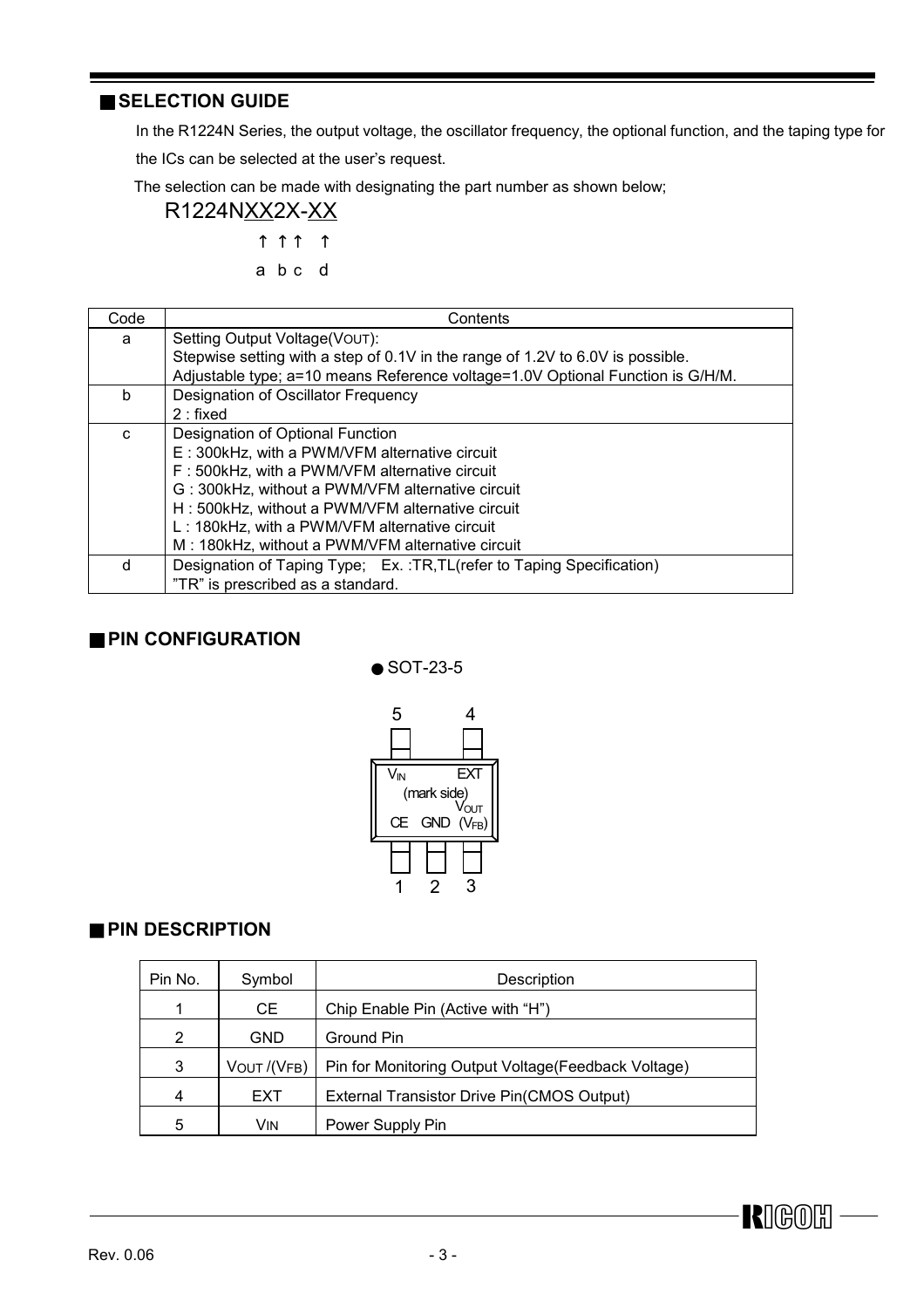# ■ **ABSOLUTE MAXIMUM RATINGS**

|             |                                              |                      | (GND=0V)    |
|-------------|----------------------------------------------|----------------------|-------------|
| Symbol      | <b>Item</b>                                  | Rating               | Unit        |
| <b>VIN</b>  | <b>VIN Supply Voltage</b>                    | 20                   | V           |
| <b>VEXT</b> | <b>EXT Pin Output Voltage</b>                | $-0.3 - V$ IN $+0.3$ | V           |
| <b>VCE</b>  | CE Pin Input Voltage                         | $-0.3 - V$ IN+0.3    | V           |
| VOUT/(VFB)  | <b>VOUT/VFB Pin Input Voltage</b>            | $-0.3 - V$ IN+0.3    | V           |
| <b>IEXT</b> | <b>EXT Pin Inductor Drive Output Current</b> | ±50                  | mA          |
| Pn.         | Power Dissipation                            | 250                  | mW          |
| Topt        | <b>Operating Temperature Range</b>           | $-40 - +85$          | $^{\circ}C$ |
| Tstg        | Storage Temperature Range                    | $-55 - +125$         | °C          |

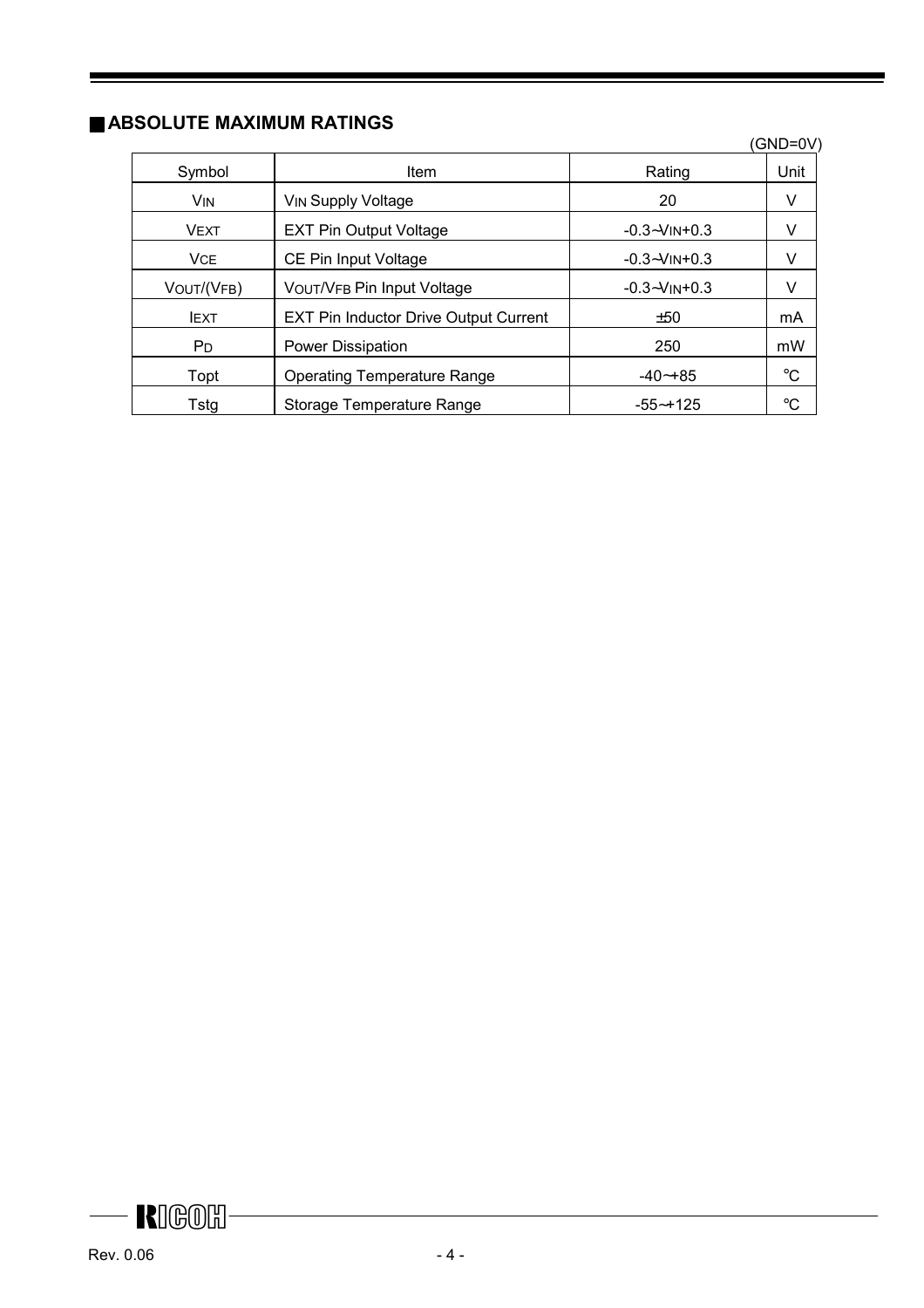# **ELECTRICAL CHARACTERISTICS**

| ●R1224Nxx2X (X=E/F/G/H/L/M) except R1224N102X<br>$(Topt=25^{\circ}C)$ |                                   |                                         |              |             |              |               |
|-----------------------------------------------------------------------|-----------------------------------|-----------------------------------------|--------------|-------------|--------------|---------------|
| Symbol                                                                | Item                              | Conditions                              | MIN.         | TYP.        | MAX.         | Unit          |
| <b>VIN</b>                                                            | <b>Operating Input Voltage</b>    |                                         | 2.3          |             | 18.5         | $\vee$        |
| <b>VOUT</b>                                                           | Step-down Output Voltage          | VIN=VCE+VSET+1.5V, IOUT=-100mA          | <b>VSETX</b> | <b>VSET</b> | <b>VSETX</b> | $\vee$        |
|                                                                       |                                   | When VsET≤2.0, then VIN=VcE=3.5V        | 0.98         |             | 1.02         |               |
| ΔVΟυτ/                                                                | Step-down Output Voltage          | -40°C $\leq$ Topt $\leq$ 85°C           |              | ±100        |              | ppm           |
| $\Delta\mathsf{T}$                                                    | <b>Temperature Coefficient</b>    |                                         |              |             |              | $\sqrt{\ }$ C |
| fosc                                                                  | <b>Oscillator Frequency</b>       | VIN=VCE=VSET+1.5V, IOUT=-100mA          |              |             |              | kHz           |
|                                                                       |                                   | When VsET≤2.0, then VIN=VCE=3.5V        |              |             |              |               |
|                                                                       |                                   | L/M version                             | 144          | 180         | 216          |               |
|                                                                       |                                   | E/G version                             | 240          | 300         | 360          |               |
|                                                                       |                                   | F/H version                             | 400          | 500         | 600          |               |
| $\Delta$ fosc/                                                        | <b>Oscillator Frequency</b>       | $-40^{\circ}$ C $\leq$ Topt $\leq$ 85°C |              | ±0.2        |              | $\%$          |
| $\Delta\mathsf{T}$                                                    | <b>Temperature Coefficient</b>    |                                         |              |             |              | $\sqrt{\ }$ C |
| I <sub>DD1</sub>                                                      | Supply Current1                   | VIN=VCE=VOUT=18.5V                      |              |             |              | μA            |
|                                                                       |                                   | E/F/L/M version                         |              | 20          | 50           |               |
|                                                                       |                                   | G version                               |              | 30          | 70           |               |
|                                                                       |                                   | H version                               |              | 40          | 90           |               |
| <b>Istb</b>                                                           | <b>Standby Current</b>            | VIN=18.5V, VCE=0V, VOUT=0V              |              | 0.0         | 0.5          | μA            |
| <b>IEXTH</b>                                                          | EXT "H" Output Current            | VIN=8V, VEXT=7.9V, VOUT=8V, VCE=8V      |              | $-17$       |              | mA            |
| <b>IEXTL</b>                                                          | EXT "L" Output Current            | VIN=8V, VEXT=0.1V, VOUT=0V, VCE=8V      |              | 30          |              | mA            |
| <b>ICEH</b>                                                           | CE "H" Input Current              | VIN=VCE=VOUT=18.5V                      |              | 0.0         | 0.5          | μA            |
| ICEL                                                                  | CE "L" Input Current              | VIN= VOUT=18.5V, VCE=0V                 | $-0.5$       | 0.0         |              | μA            |
| <b>VCEH</b>                                                           | CE "H" Input Voltage              | VIN=8V, VOUT=0V                         | 1.5          |             |              | $\vee$        |
| <b>VCEL</b>                                                           | CE "L" Input Voltage              | VIN=8V, VOUT=0V                         |              |             | 0.3          | $\vee$        |
| Maxdty                                                                | Oscillator Maximum Duty Cycle     |                                         | 100          |             |              | $\%$          |
| <b>VFMdty</b>                                                         | <b>VFM Duty Cycle</b>             | E/F/L version                           |              | 35          |              | $\%$          |
| VUVLO1                                                                | <b>UVLO Voltage</b>               | VIN=VCE=2.5V to 1.5V, VOUT=0V           | 1.9          | 2.0         | 2.2          | V             |
| VUVLO <sub>2</sub>                                                    | <b>UVLO Release Voltage</b>       | VIN=VCE=1.5V to 2.5V, VOUT=0V           |              | VUVLO1      | 2.3          | V             |
|                                                                       |                                   |                                         |              | $+0.1$      |              |               |
| <b>T</b> start                                                        | Delay Time by Soft-Start function | VIN=VSET+1.5V, IOUT=-10mA               |              | 10          |              | ms            |
|                                                                       |                                   | VCE=0V->VSET+1.5V                       |              |             |              |               |
| Tprot                                                                 | Delay Time for protection circuit | VIN=VCE=VSET+1.5V                       |              | 15          |              | ms            |
|                                                                       |                                   | VOUT=VSET+1.5V->0V                      |              |             |              |               |

 $\overline{\phantom{0}}$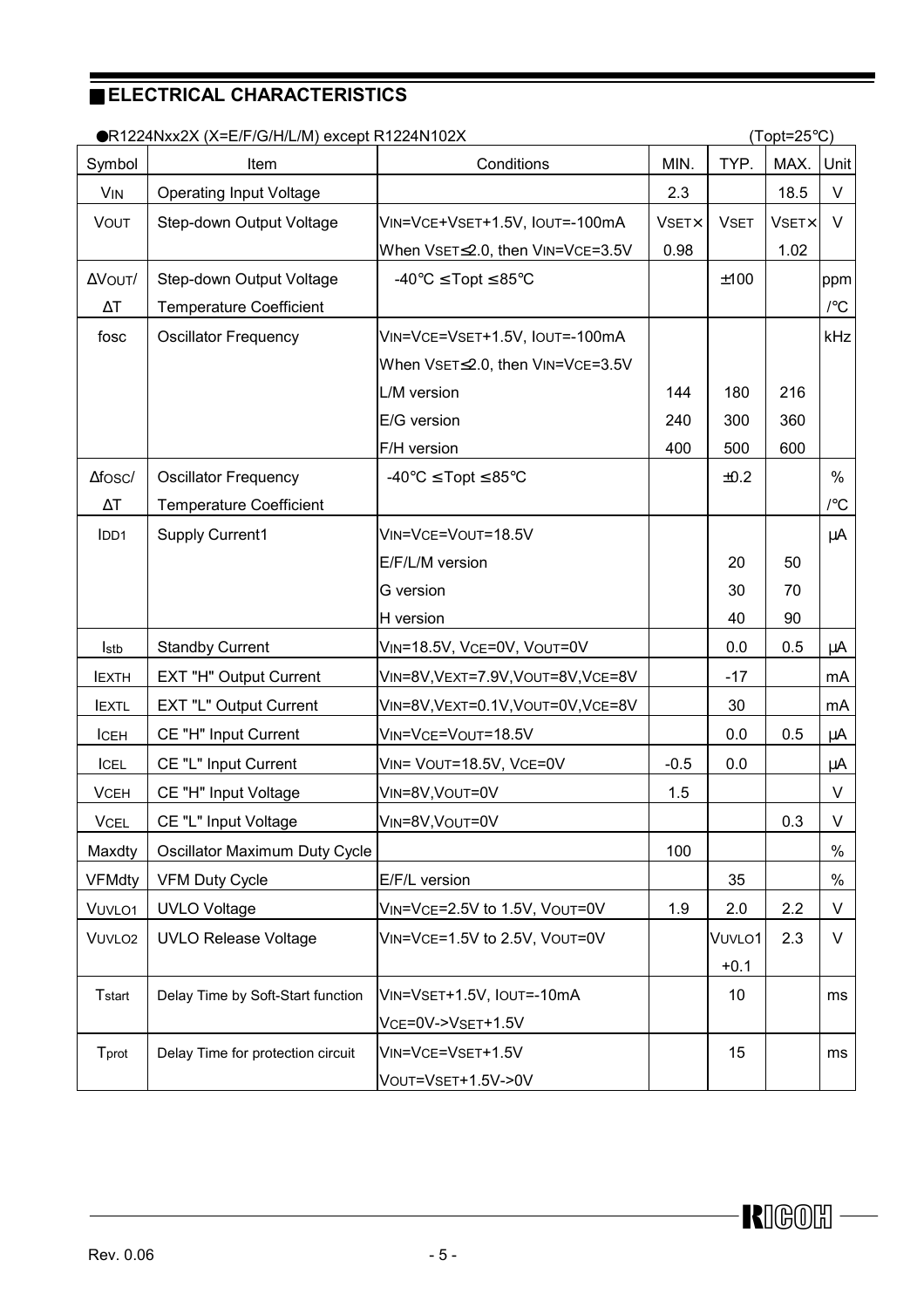| ●R1224N102X (X=G/H/M) |                                   |                                                           | $(Topt=25^{\circ}C)$ |        |      |                                 |
|-----------------------|-----------------------------------|-----------------------------------------------------------|----------------------|--------|------|---------------------------------|
| Symbol                | Item                              | Conditions                                                | MIN.                 | TYP.   | MAX. | Unit                            |
| <b>VIN</b>            | <b>Operating Input Voltage</b>    |                                                           | 2.3                  |        | 18.5 | V                               |
| <b>VFB</b>            | Feedback Voltage                  | VIN=VCE=3.5V, IFB=-100mA                                  | 0.98                 | 1.00   | 1.02 | V                               |
| $\Delta$ VFB/         | Feedback Voltage                  | -40 $\textdegree$ C $\leq$ Topt $\leq$ 85 $\textdegree$ C |                      | ±100   |      | ppm                             |
| $\Delta\mathsf{T}$    | <b>Temperature Coefficient</b>    |                                                           |                      |        |      | $\mathcal{C}$                   |
| fosc                  | <b>Oscillator Frequency</b>       | VIN=VCE=3.5V, IFB=-100mA                                  |                      |        |      | kHz                             |
|                       |                                   | M version                                                 | 144                  | 180    | 216  |                                 |
|                       |                                   | G version                                                 | 240                  | 300    | 360  |                                 |
|                       |                                   | H version                                                 | 400                  | 500    | 600  |                                 |
| $\Delta$ fosc/        | <b>Oscillator Frequency</b>       | $-40^{\circ}$ C $\leq$ Topt $\leq$ 85°C                   |                      | ±0.2   |      | $\frac{0}{0}$                   |
| $\Delta\mathsf{T}$    | <b>Temperature Coefficient</b>    |                                                           |                      |        |      | $\mathcal{V}^{\circ}\mathbb{C}$ |
| I <sub>DD1</sub>      | Supply Current1                   | VIN=VCE=VFB=18.5V                                         |                      |        |      | μA                              |
|                       |                                   | M version                                                 |                      | 20     | 50   |                                 |
|                       |                                   | G version                                                 |                      | 30     | 70   |                                 |
|                       |                                   | H version                                                 |                      | 40     | 90   |                                 |
| <b>Istb</b>           | <b>Standby Current</b>            | VIN=18.5V, VCE=0V, VFB=0V                                 |                      | 0.0    | 0.5  | μA                              |
| <b>IEXTH</b>          | EXT "H" Output Current            | VIN=8V, VEXT=7.9V, VFB=8V, VCE=8V                         |                      | $-17$  |      | mA                              |
| <b>IEXTL</b>          | EXT "L" Output Current            | VIN=8V, VEXT=0.1V, VFB=0V, VCE=8V                         |                      | 30     |      | mA                              |
| ICEH                  | CE "H" Input Current              | VIN=VCE=VFB=18.5V                                         |                      | 0.0    | 0.5  | μA                              |
| ICEL                  | CE "L" Input Current              | VIN= VFB=18.5V, VCE=0V                                    | $-0.5$               | 0.0    |      | μA                              |
| <b>VCEH</b>           | CE "H" Input Voltage              | VIN=8V, VFB=0V                                            | 1.5                  |        |      | $\vee$                          |
| <b>VCEL</b>           | CE "L" Input Voltage              | VIN=8V, VFB=0V                                            |                      |        | 0.3  | $\vee$                          |
| Maxdty                | Oscillator Maximum Duty Cycle     |                                                           | 100                  |        |      | $\%$                            |
| VUVLO1                | <b>UVLO Voltage</b>               | VIN=VCE=2.5V to 1.5V, VFB=0V                              | 1.9                  | 2.0    | 2.2  | V                               |
| VUVLO <sub>2</sub>    | <b>UVLO Release Voltage</b>       | VIN=VCE=1.5V to 2.5V, VFB=0V                              |                      | VUVLO1 | 2.3  | V                               |
|                       |                                   |                                                           |                      | $+0.1$ |      |                                 |
| <b>T</b> start        | Delay Time by Soft-Start function | VIN=2.5V, IFB=-10mA                                       |                      | 10     |      | ms                              |
|                       |                                   | VCE=0V->2.5V                                              |                      |        |      |                                 |
| Tprot                 | Delay Time for protection circuit | VIN=VCE=2.5V                                              |                      | 15     |      | ms                              |
|                       |                                   | VFB=2.5V->0V                                              |                      |        |      |                                 |

 $\overline{\phantom{a}}$  RIGOH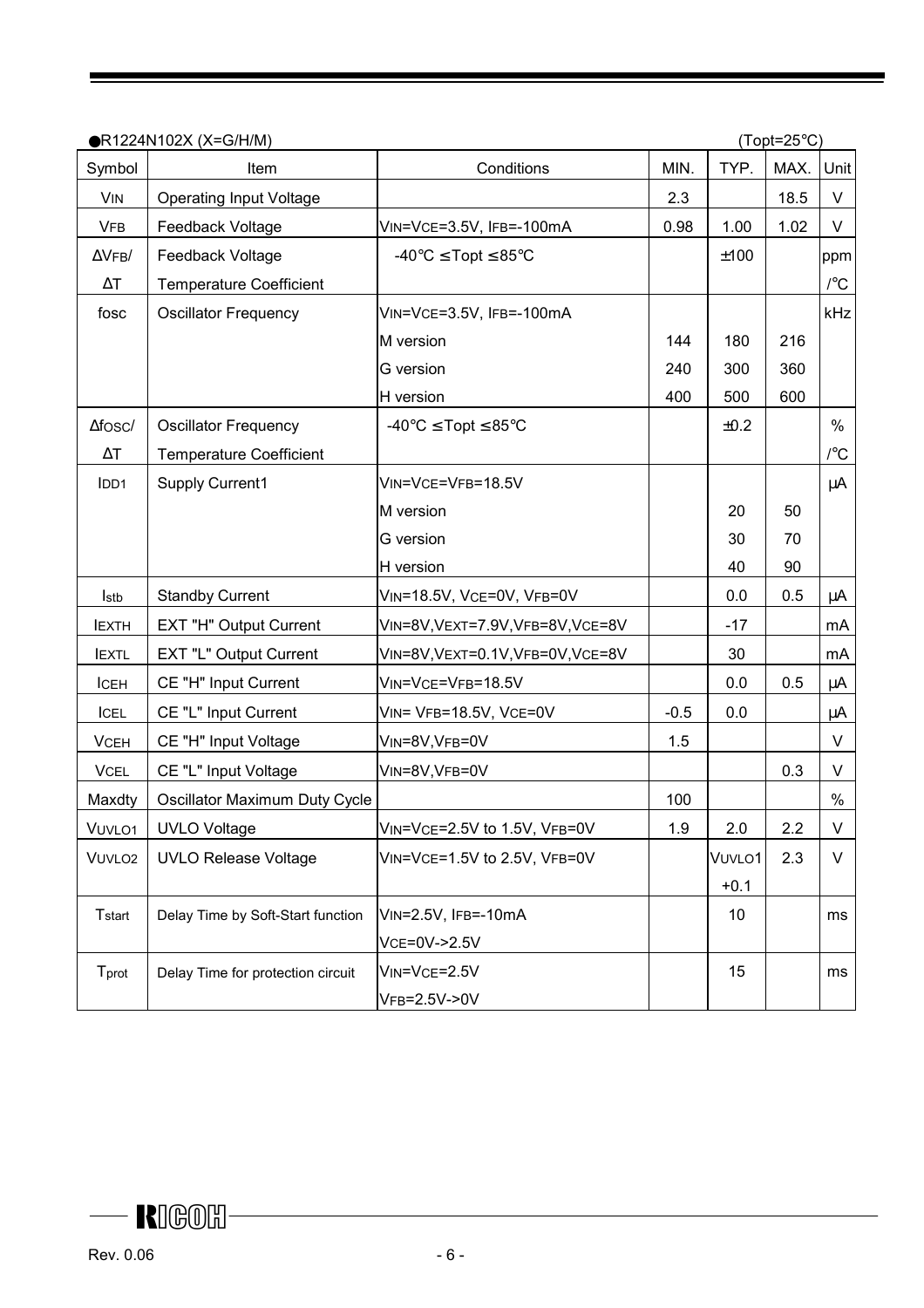# ■ **TYPICAL APPLICATION AND APPLICATION HINTS**

(1) Fixed Output Voltage Type(R1224Nxx2E/F/G/H/L/M except xx=10)



(2) Adjustable Output Type (R1224N102G/H/M) Example: Output Voltage=3.2V



R1: 10Ω, R2=10kΩ, R3=2.7kΩ, R4=22kΩ

When you use these ICs, consider the following issues;

● As shown in the block diagram, a parasitic diode is formed in each terminal, each of these diodes is not formed for load current, therefore do not use it in such a way. When you control the CE pin by another power supply, do not make its "H" level more than the voltage level of VIN pin.

● Set external components as close as possible to the IC and minimize the connection between the components and the IC. In particular, a capacitor should be connected to VOUT pin with the minimum connection. And make sufficient grounding and reinforce supplying. A large switching current could flow through the connection of power supply, an inductor and the connection of VOUT. If the impedance of the connection of power supply is high, the voltage level of power supply of the IC fluctuates with the switching current. This may cause unstable operation of the IC.

● Protection circuit may work if the maximum duty cycle continue for the time defined in the electrical characteristics. Once after stopping the output voltage, output will restart with soft-start operation. If the difference between input voltage and output voltage is small, the protection circuit may work.

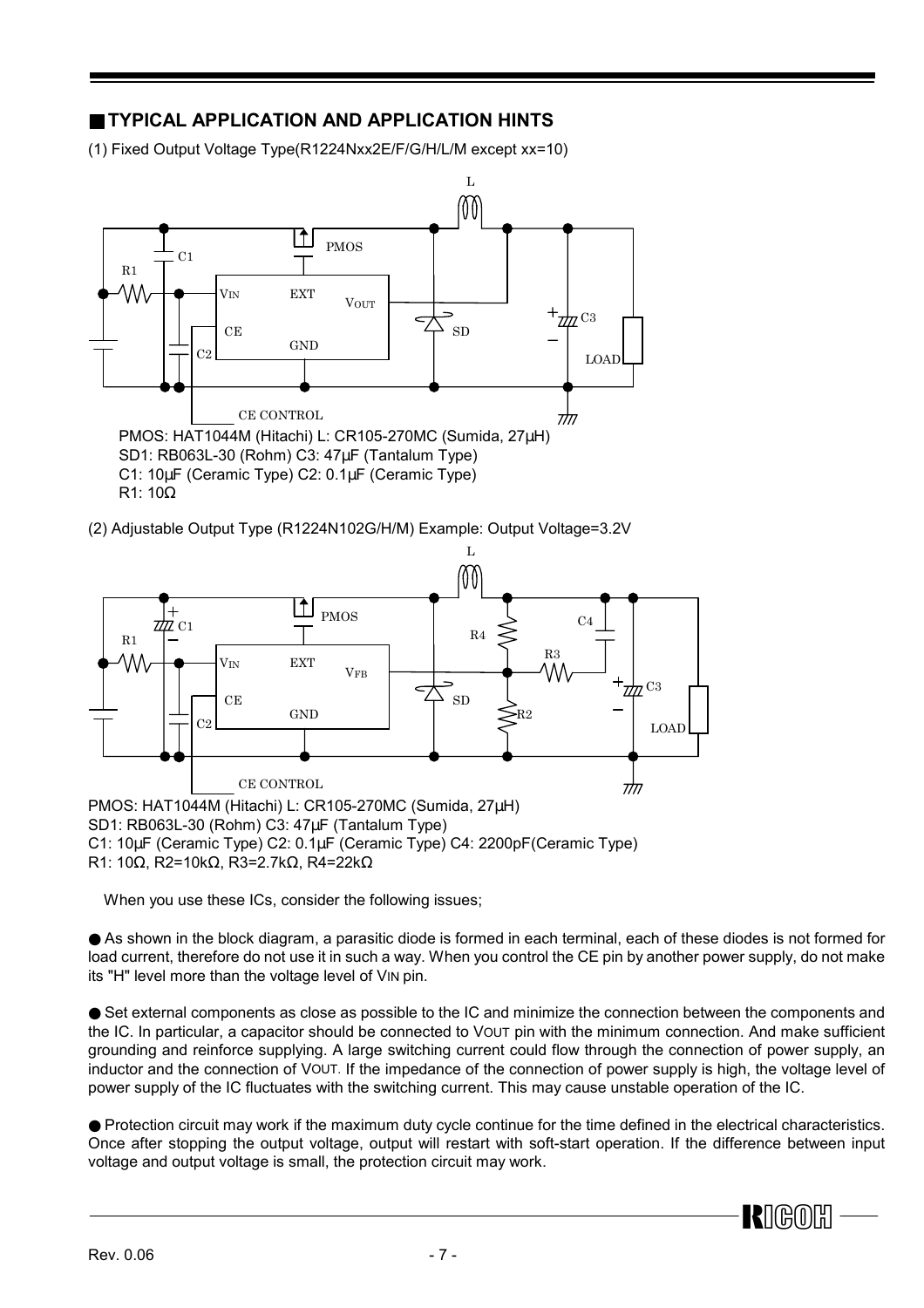● Use capacitors with a capacity of 22µF or more for VOUT pin, and with good high frequency characteristics such as tantalum capacitors. We recommend you to use output capacitors with an allowable voltage at least twice as much as setting output voltage. This is because there may be a case where a spike-shaped high voltage is generated by an inductor when an external transistor is on and off.

● Choose an inductor that has sufficiently small D.C. resistance and large allowable current and is hard to reach magnetic saturation. And if the value of inductance of an inductor is extremely small, the ILX may exceed the absolute maximum rating at the maximum loading.

Use an inductor with appropriate inductance.

- Use a diode of a Schottky type with high switching speed, and also pay attention to its current capacity.
- Do not use this IC under the condition with VIN voltage at equal or less than minimum operating voltage.
- ✰ The performance of power source circuits using these ICs extremely depends upon the peripheral circuits. Pay attention in the selection of the peripheral circuits. In particular, design the peripheral circuits in a way that the values such as voltage, current, and power of each component, PCB patterns and the IC do not exceed their respected rated values.
- How to Adjust Output Voltage and about Phase Compensation

As for Adjustable Output type, feedback pin (VFB) voltage is controlled to maintain 1.0V.

Output Voltage, VOUT is as following equation:

VOUT: R2+R4=VFB: R2

VOUT=VFB×(R2+R4)/R2

Thus, with changing the value of R2 and R4, output voltage can be set in the specified range.

In the DC/DC converter, with the load current and external components such as L and C, phase might be behind 180 degree. In this case, the phase margin of the system will be less and stability will be worse. To prevent this, phase margin should be secured with proceeding the phase. A pole is formed with external components L and C3. Fpole ∼1/2π√L×C3

A zero (signal back to zero) is formed with R4 and C4.

≅Fzero∼1/(2π×R4×C4)

For example, if L=27µH, C3=47µF, the cut off frequency of the pole is approximately 4.5kHz.

To make the cut off frequency of the pole as much as 4.5kHz, set R4=33kΩ and C4=1000pF.

If VOUT is set at 2.5V, R2=22k $\Omega$  is appropriate.

R3 prevents feedback of the noise to VFB pin, about 2.7k $\Omega$  is appropriate value.



**R**IGOR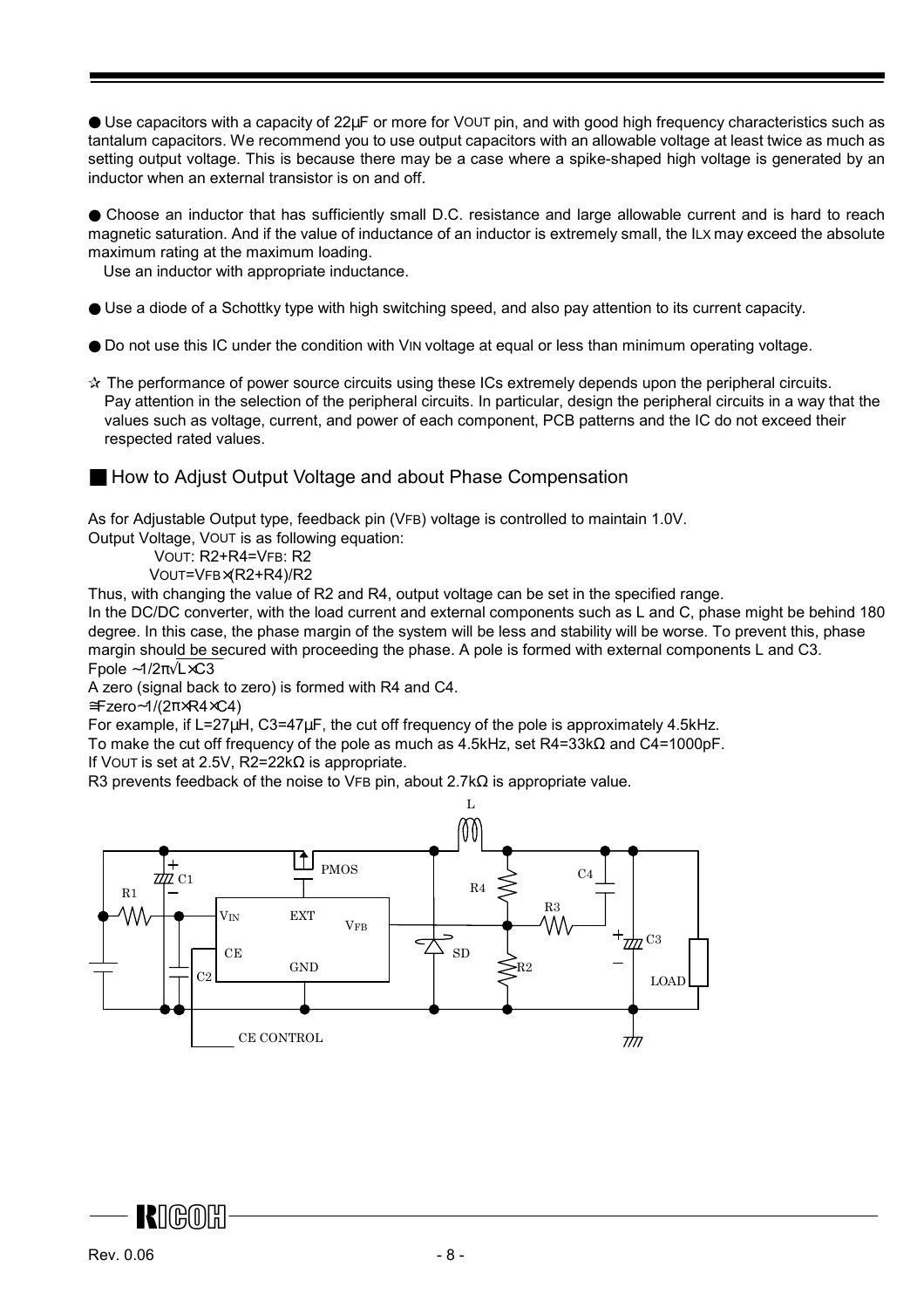### ■ **OPERATION** of step-down DC/DC converter and Output Current

The step-down DC/DC converter charges energy in the inductor when Lx transistor is ON, and discharges the energy from the inductor when Lx transistor is OFF and controls with less energy loss, so that a lower output voltage than the input voltage is obtained. The operation will be explained with reference to the following diagrams:



Step 1: Lx Tr. turns on and current IL (=i1) flows, and energy is charged into CL. At this moment, IL increases from ILmin. (=0) to reach ILmax. in proportion to the on-time period(ton) of LX Tr.

Step 2: When Lx Tr. turns off, Schottky diode (SD) turns on in order that L maintains IL at ILmax, and current IL (=i2) flows.

Step 3: IL decreases gradually and reaches ILmin. after a time period of topen, and SD turns off, provided that in the continuous mode, next cycle starts before IL becomes to 0 because toff time is not enough. In this case, IL value is from this ILmin (>0).

In the case of PWM control system, the output voltage is maintained by controlling the on-time period (ton), with the oscillator frequency (fosc) being maintained constant.

#### ● **Discontinuous Conduction Mode and Continuous Conduction Mode**

 The maximum value (ILmax) and the minimum value (ILmin) current which flow through the inductor is the same as those when Lx Tr. is ON and when it is OFF.

The difference between ILmax and ILmin, which is represented by ∆I;

∆I = ILmax – ILmin = VOUT × topen / L = (VIN-VOUT)×ton/L⋅⋅⋅Equation 1

wherein, T=1/fosc=ton+toff

duty (%)=ton/T $\times$ 100=ton $\times$  fosc  $\times$  100

topen ≤ toff

In Equation 1, Voutxtopen/L and (VIN-Vout) xton/L are respectively shown the change of the current at ON, and the change of the current at OFF.

When the output current (IOUT) is relatively small, topen < toff as illustrated in the above diagram. In this case, the energy is charged in the inductor during the time period of ton and is discharged in its entirely during the time period of toff, therefore ILmin becomes to zero (ILmin=0). When Iout is gradually increased, eventually, topen becomes to toff (topen=toff), and when IOUT is further increased, ILmin becomes larger than zero (ILmin>0). The former mode is referred to as the discontinuous mode and the latter mode is referred to as continuous mode.

In the continuous mode, when Equation 1 is solved for ton and assumed that the solution is tonc,

tonc=TxVOUT/VIN ··· Equation 2

When ton<tonc, the mode is the discontinuous mode, and when ton=tonc, the mode is the continuous mode.

 $R$ I $C$  $O$  $R$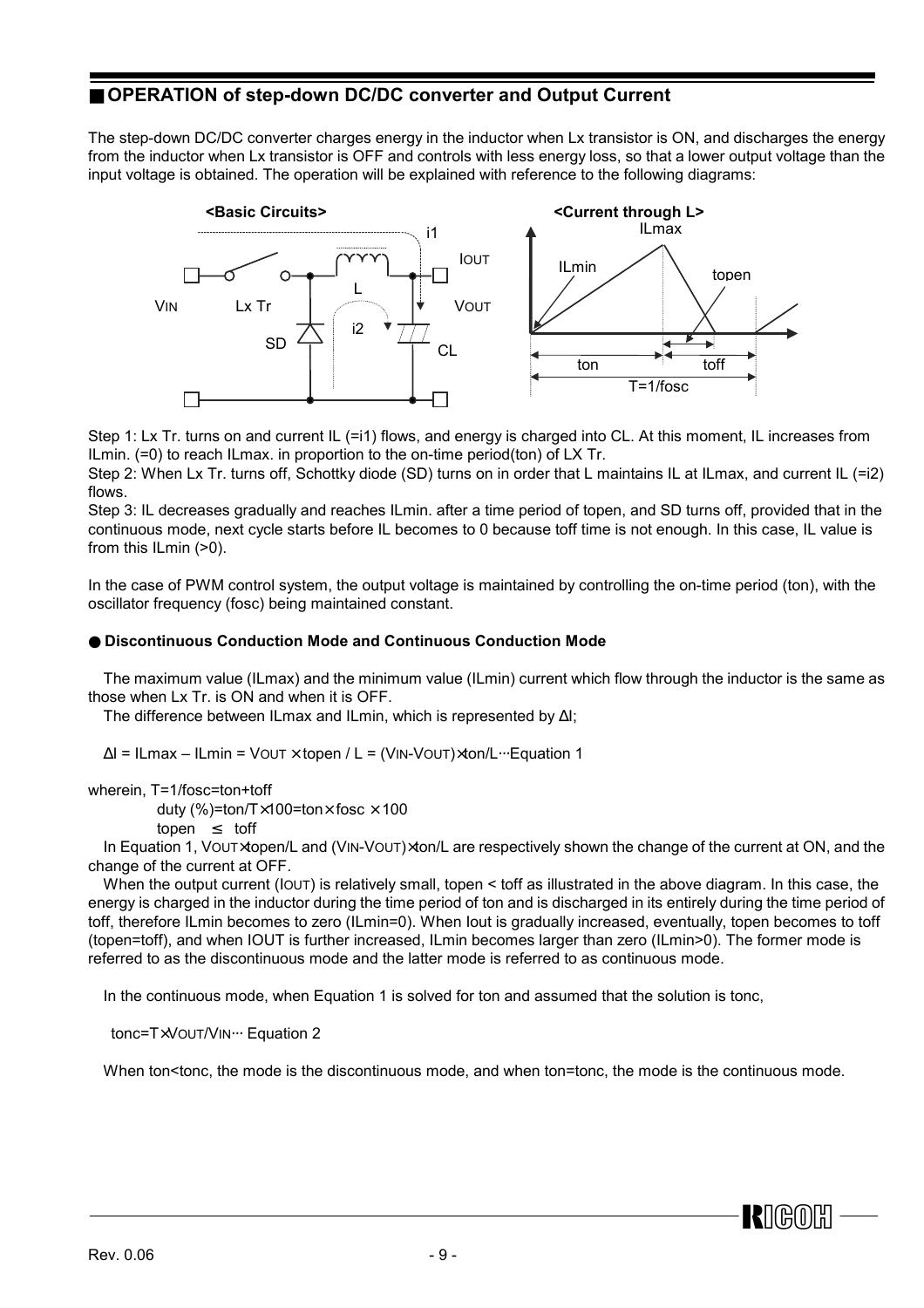## ■ **OUTPUT CURRENT AND SELECTION OF EXTERNAL COMPONENTS**

When  $I \times Tr$  is  $ON$ <sup>.</sup>

 (Wherein, Ripple Current P-P value is described as IRP, ON resistance of LX Tr. is described as Rp the direct current of the inductor is described as RL.)

VIN=VOUT+(Rp+RL)×IOUT+L×IRP/ton ⋅⋅⋅Equation 3

 When Lx Tr. is OFF: L×IRP/toff = VF+VOUT+RL×IOUT ··· Equation 4

Put Equation 4 to Equation 3 and solve for ON duty, ton/(toff+ton)=DON,

DON=(VOUT+VF+RL×IOUT)/(VIN+VF-Rp×IOUT) ··· Equation 5

Ripple Current is as follows;

 IRP=(VIN-VOUT-Rp×IOUT-RL×IOUT)×DON/f/L …Equation 6 Wherein, peak current that flows through L, Lx Tr., and SD is as follows;

ILmax=IOUT+IRP/2…Equation 7

Consider ILmax, condition of input and output and select external components.

★The above explanation is directed to the calculation in an ideal case in continuous mode.

#### ■ **External Components**

#### **1. Inductor**

Select an inductor that peak current does not exceed ILmax. If larger current than allowable current flows, magnetic saturation occurs and make transform efficiency worse.

When the load current is definite, the smaller value of L, the larger the ripple current.

Provided that the allowable current is large in that case and DC current is small, therefore, for large output current, efficiency is better than using an inductor with a large value of L and vice versa.

#### **2. Diode**

Use a diode with low VF (Schottky type is recommended.) and high switching speed. Reverse voltage rating should be more than VIN and current rating should be equal or more than ILmax.

#### **3. Capacitors**

As for CIN, use a capacitor with low ESR (Equivalent Series Resistance) and a capacity of at least 10µF for stable operation.

COUT can reduce ripple of Output Voltage, therefore 47µF or more value of tantalum type capacitor is recommended.

#### **4. Lx Transistor**

Pch Power MOSFET is required for this IC.

Its breakdown voltage between gate and source should be a few V higher than Input Voltage.

In the case of Input Voltage is low, to turn on MOSFET completely, to use a MOSFET with low threshold voltage is effective.

If a large load current is necessary for your application and important, choose a MOSFET with low ON resistance for good efficiency.

If a small load current is mainly necessary for your application, choose a MOSFET with low gate capacity for good efficiency.

Maximum continuous drain current of MOSFET should be larger than peak current, ILmax.